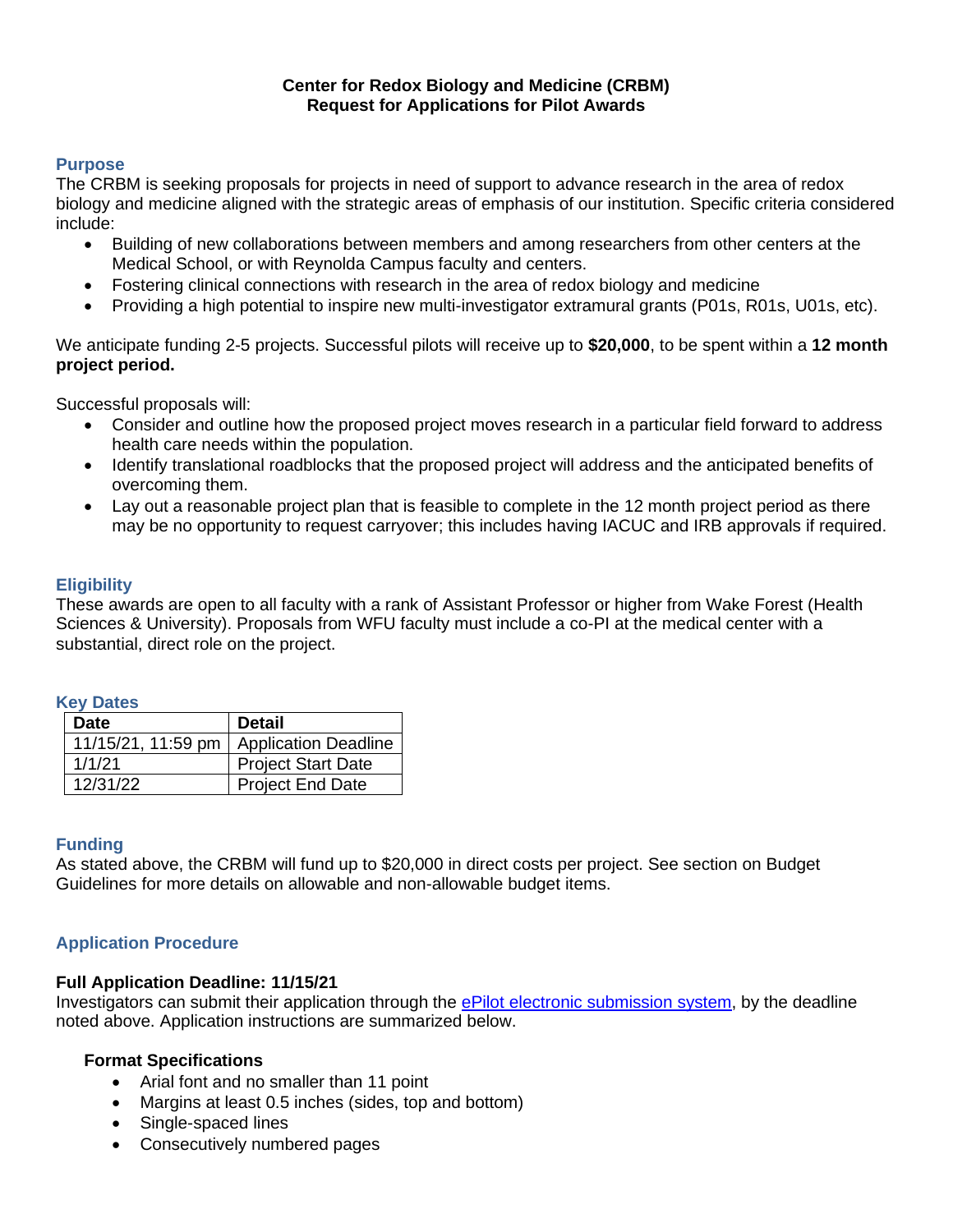# **Submission/Applicant Information**

- Project Title
- Submitting Investigator, Co-Investigator(s), and other Key Personnel information

# **Abstract** (250 words max)

### **Research Plan** (6 pages max)

- *Specific Aims*
- *Significance* Explain how the project addresses an important problem, how it will improve scientific knowledge, technical capability and/or clinical practice. Emphasize how and when this project is anticipated to yield extramural funding and/or new translational opportunities.
- **For those who have held previous CRBM pilot awards**, describe how those funds led to publications, grant applications and/or other important outcomes, and provide strong justification for this new request, including how the present project is a **new direction** requiring seed funding.
- *Investigator(s)* Describe how each member of the team will contribute to the project. Include their expertise and experience that will be utilized on this project.
- *Innovation* Explain how this project uses novel concepts, approaches or methodologies, instrumentation or interventions.
- *Approach* Describe the overall strategy for this project, including potential problems, alternative strategies and benchmarks for success.
- *Plan for Future Grant Application(s) Related to the Proposal*
- Quarterly Milestones *(refer to Appendix I)*

# **References** (no page limit)

# **Information Regarding Human Subjects**

Address the following if the project **involves human subjects**.

- Provide a one-page document addressing the Protection of Human Subjects document, if applicable
- IRB Approval Status (please note: IRB approval is not required for full application submission)

### **Information Regarding Live Vertebrates**

• IACUC Approval Status (please note: IACUC approval is not required for full application submission)

### **Budget and Justification** (budget template plus 1 page justification)

- Complete the [budget template form](https://wakehealth.sharepoint.com/:x:/r/teams/CTSIWebCollection/Shared%20Documents/CSTI-Public/CTSI%20Pilot%20Budget%20Template.xlsx) provided along with a brief justification for the funds requested for this RFA. Please include explanation of other resources that may be leveraged to support the project. If this is a WFSM-WFU collaboration requiring funding on both sides, provide separate budgets for the two components.
- Sub-awards to other institutions to carry out work on a project are not allowed but collaborations that include external center members or others are encouraged.

# **NIH-style biographical sketch for all Key Personnel (new style)**

### **Budget Guidelines**

The budget period is for 12 months ending no later than 12/31/22. Up to \$20,000 in direct costs may be requested.

Grant funds may be budgeted for:

- Research support personnel (including undergraduate and graduate students)
- Travel necessary to perform the research
- Small equipment, research supplies and core lab costs, and/or
- Other purposes deemed necessary for the successful execution of the proposed project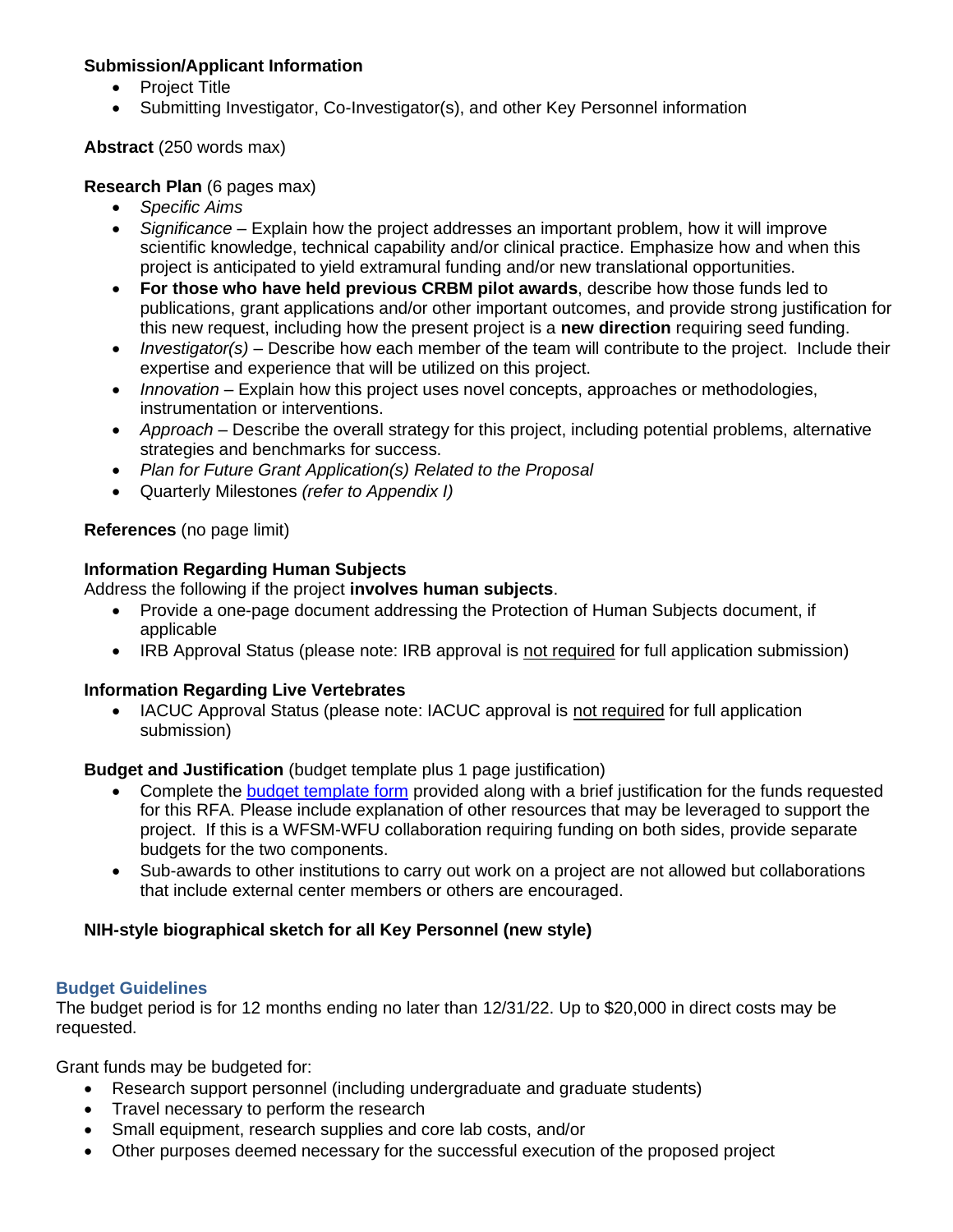Grant funds may **not** be budgeted for:

- Office supplies or communication costs, including printing
- Meals or travel, including to conferences, except as required to collect data
- Professional education or training
- Computers or audiovisual equipment, unless fully justified as a need for the research
- Indirect costs

Awarded funds must be used to conduct the work proposed.

#### **Review Criteria and Process**

CRBM proposals are competitive and peer reviewed based on NIH review criteria. Final award approval will be at the recommendation of CRBM Leadership. Funding decisions will be made based on the reviews of an evaluation of the projects' connection with the goals of the CRBM. Any IACUC and/or IRB protocols must be approved prior to funding of the approved pilot.

### **Reviewers will score applications based on:**

- 1. Significance of the problem to be addressed;
- 2. Innovation in the proposed solutions;
- 3. Strength and breadth of the investigative team;
- 4. Methodological rigor and feasibility with clear milestones;
- 5. Likelihood the innovation will be broadly applicable and have impact on translational or clinical research, and;
- 6. A reporting plan regardless of whether the study yields positive or negative results;
- 7. Other elements to be considered in the review include: the likelihood that the investment will lead to external funding or a licensable innovation, early-career faculty involvement, race/gender inclusiveness of the research team and inclusion of women, minorities, older adults and children as potential participants.

#### **Program Expectations**

If any significant issues arise, the study team will be required to work with the CRBM to define an intervention strategy for the study to be successfully completed (or in rare cases, terminated).

### **Specific Deliverables Include:**

• Disclosure of implementation/dissemination of results and efforts to seek extramural funding beyond the pilot grant and subsequent notification of any funds obtained and/or related publications or significant collaborations from the project for a minimum of 4 years.

#### **Other Guidelines**

- 1. CRBM Leadership will work closely with funded teams throughout the grant period to monitor progress and, when necessary, provide assistance. Mid- and final progress reports will be required. We expect PIs to report over the lifetime of the work the outcomes achieved due to the pilot award, e.g., subsequent external funding, publications, presentations and patents.
- 2. All publications that are the direct result of this funding must reference the support, using a statement such as: "Research reported in this publication was supported by the Center for Redox Biology and Medicine at Wake Forest School of Medicine." Publications must also be registered in PubMed Central.
- 3. Any awardee who leaves his or her position should contact the CRBM to discuss future plans for the project.

### **Grant Administration**

The Principal Investigator is responsible for the administration of grant funds. Projects will be for a 12 month period of time.